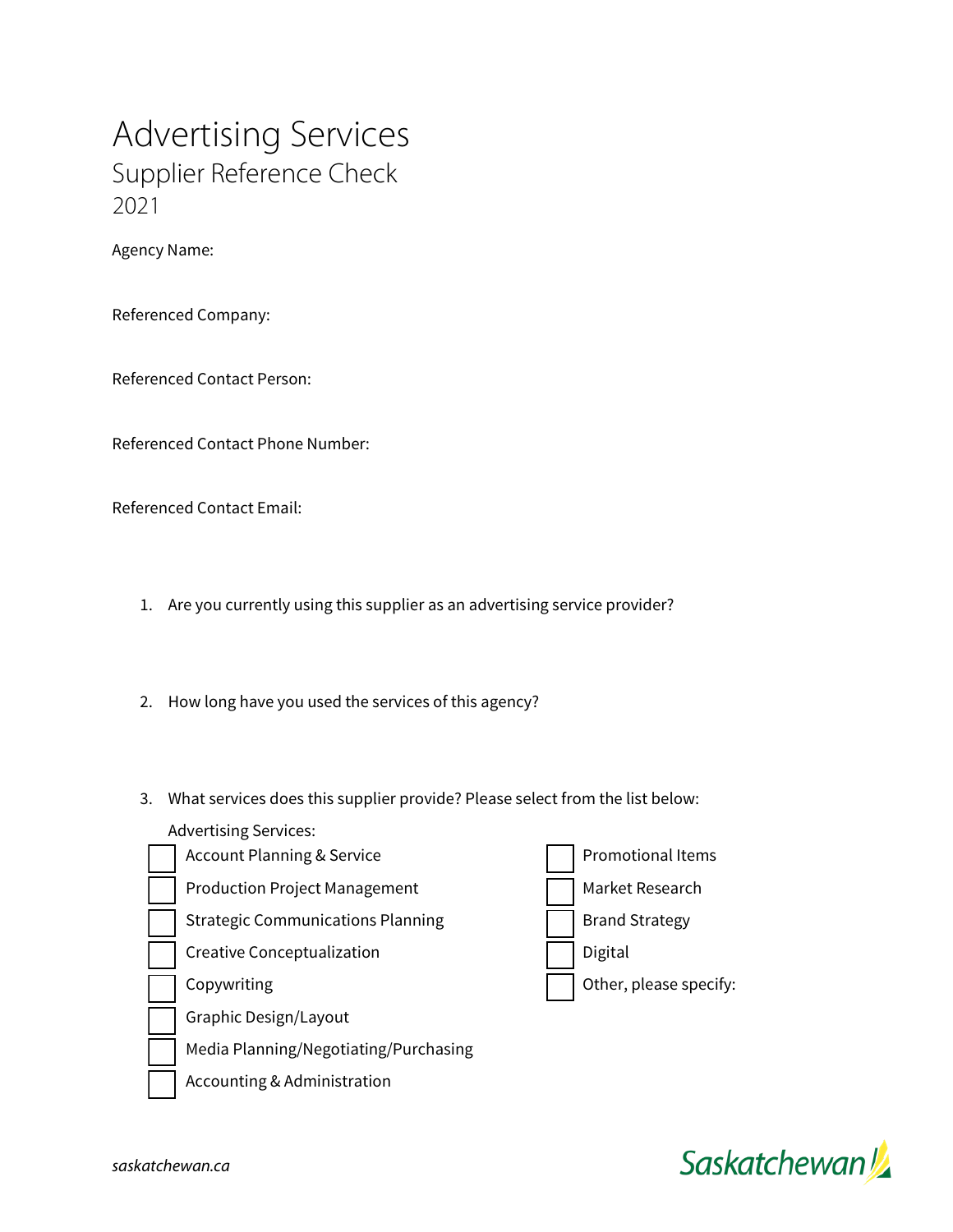Media Buying: TV and Radio Planning & Buying  $\Box$  Other, please specify: Digital Planning and Buying Print and Out of Home Planning & Buying Broadcast Trafficking and Material Management Reconciliation of Buys, Pre and Post Analysis Strategic Media Counsel Media Audits

4. Briefly describe a recent campaign that this agency completed? What were the challenges and successes?

- 5. Please comment on this agency's strengths.
- 6. Are there particular areas that this agency could improve on? If so, what could be improved?
- 7. Did this agency work within your budgets? If they did not, please comment.
- 8. Did this agency work within your timeframes? If they did not, please comment.
- 9. Are the services of this agency competitive with others you have worked with in the past?